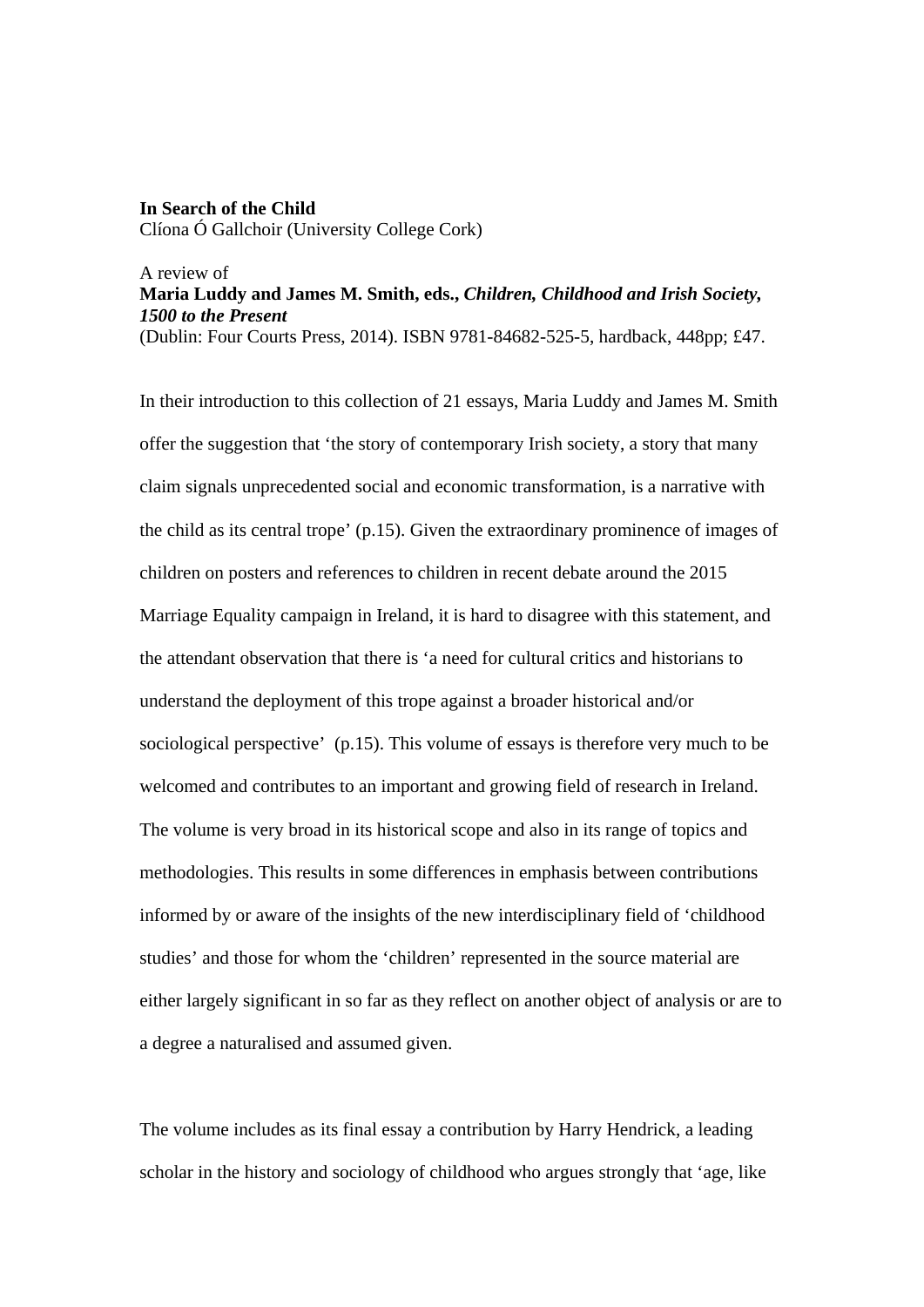gender, requires sustained examination as to its origins, and who and what it is, rather than being taken as a natural given and immune to critical enquiry' (p.406). Elsewhere, Hendricks has argued that the focus of researchers must shift from the understanding of children 'becoming' adults to the perspective of 'being children'. This, as Luddy and Smith point out, 'is difficult history to work with' (p.17), chiefly because for scholars working with historical and textual sources, virtually the entire archive that deals with childhood has been authored, managed and mediated by adults. What is required, therefore, is a shift in perspective and an appreciation of the fact that, as Hendricks notes in his essay, although there are 'natural elements' in the difference between adults and children, 'many of these elements are so structured, conveniently, as to be made compatible with adult-centric social requirements' (p.407).

The volume is divided into five sections, and this review will follow this structural division. One of the pleasures of reading the volume, however, is to note crosscurrents and debates between the essays in the different sections, and between historical, sociological and cultural perspectives. The volume's opening section, 'The Child and History' contains essays that range from early modern Ireland to the twentieth century. Mary O'Dowd's essay on the history of the child in early modern Ireland is a good example of how a new look at the historical record can yield insights. Focusing on ideas around education of the young, O'Dowd notes continuity from early modern period to the eighteenth century, in that policy for reform of Irish society focused in part on children and the young, but also differences in that the concern was with the sons of elite Catholic families in early modern Ireland, whereas in the eighteenth century the focus shifted to poor children. O'Dowd also observes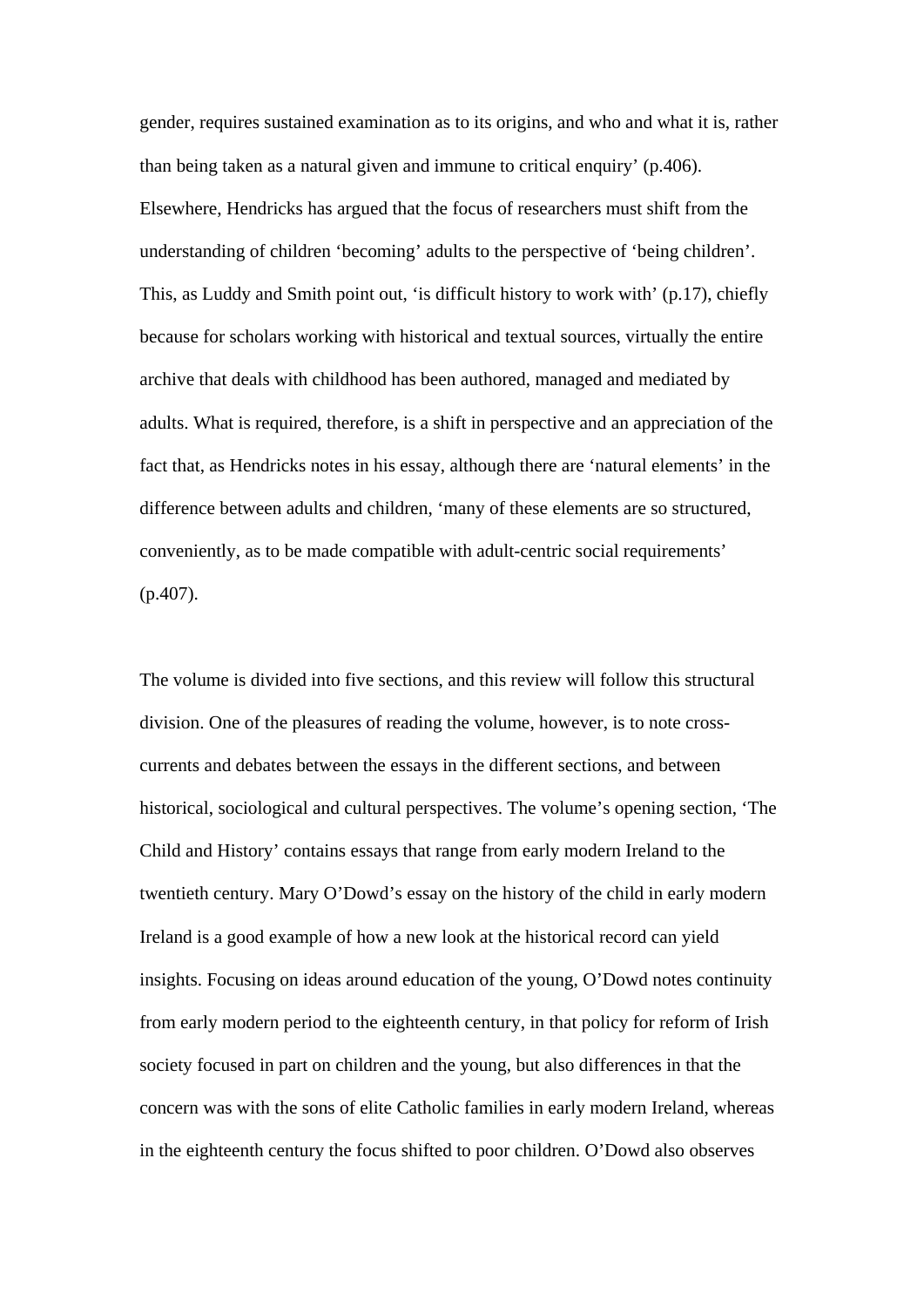that a persistent feature of colonial policy in Ireland was the idea that children could reform and instruct their parents. Gillian McIntosh's analysis of the report of the 1902 Street Trading Committee is an excellent example of how glimpses of the experience of 'being a child' can be gleaned from historical sources. Although much of the material provides an insight into middle-class views of working-class parents and children, it is also possible to see traces of the children themselves, whose work was often essential to the family's survival and whose appearances in the public record sometimes give glimpses of children's culture, including the frequent appearance of boys in the Juvenile courts in Cork who were fined for playing hurling on the city streets. Mary E. Daly's fascinating discussion of the role of parents in the education of children in independent Ireland addresses the campaigns to ban corporal punishment and to provide for the education of children with special needs. Her analysis reveals that the affirmation given to parents in the constitution, in which the family is described as the 'primary and natural educator of the child', was frequently overridden by the concerns of both the Catholic and Protestant churches, and also by the State's desire not to alienate the teaching profession.

In the section of essays dealing with 'Charity, Welfare and Child Care' Robbie Gillespie's discussion of the 'reluctant' attitude of the Irish state in the twentieth century towards the 'public child', or the child being cared for outside the family home, intersects interestingly with Daly's account of parent-led campaigns for education reform. Whereas Daly describes the eventual success of parents campaigning on behalf of their children, Gillespie draws attention to the very slow pace of reform and change in the case of the public child, the child who lacks committed adult advocates in the form of parents and other family members, and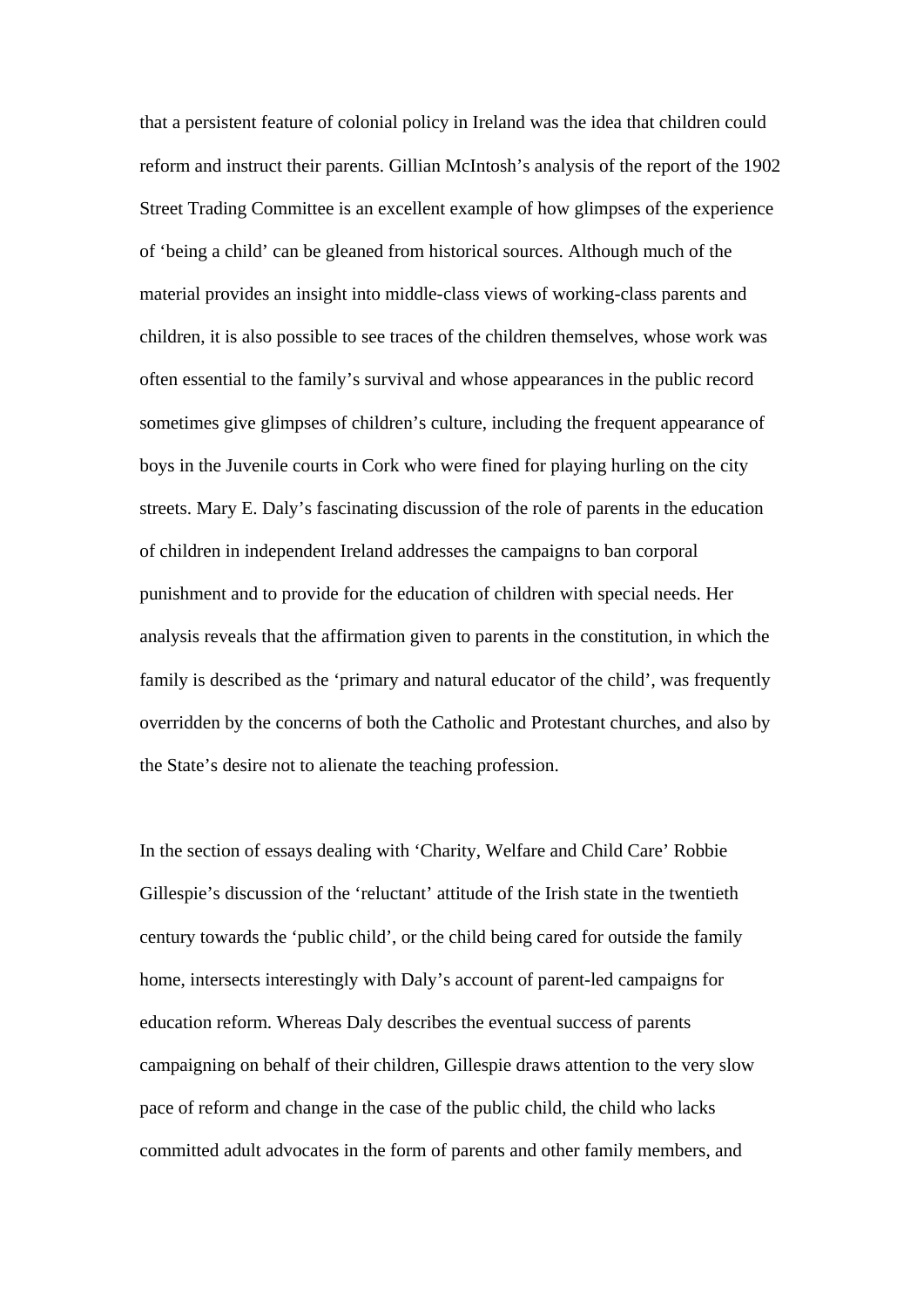whose main advocate is (or should be) the state. Gillespie's criticism of the 'indefensible delay' (p.161) in implementing the recommendations of the 1970 Kennedy Report on the reformatory and industrial school systems contrasts with the conclusions reached by Eoin O'Sullivan in his examination of 'Child Welfare Services, 1970-80'. A detailed reading of government and civil service sources following the publication of the Kennedy Report leads O'Sullivan to conclude that the entrenched nature of institutional care and the complex issues surrounding its dismantling were largely to blame for the slowness of the government response. Virginia Crossman and Maria Luddy's essays in this section deal with earlier periods, and also overlap productively whilst also offering a longer historical perspective on the concerns of Gillespie and O'Sullivan. Crossman, in her discussion of 'The Care of Children under the Irish Poor Law, 1850-1920' addresses the persistent reluctance to abandon an institutional model of care for children. Luddy's account of the 'Early Years of the NSPCC [National Society for the Prevention of Cruelty to Children] in Ireland' highlights the importance of the 1894 Prevention of Cruelty to Children Act and the success of the NSPCC, through fundraising activities and media coverage, of heightening awareness of the issues of child neglect and cruelty – a success measured partly in the numbers in which members of the public reported suspected cases.

The section entitled 'Shaping Childhood Cultures' includes five essays, three of which address memoir. Barry Sloan focuses on renegotiations of boyhood in works by John McGahern, Ciaran O'Driscoll, Dermot Healy and Ciaran Carson. Máirín Nic Eoin discusses the representation of adult-child relationships in Irish-language autobiographical writing, including iconic texts such as *Peig* and *Fiche Bliain ag Fás*, but also incorporating a wide range of lesser-known texts. Both Sloan and Nic Eoin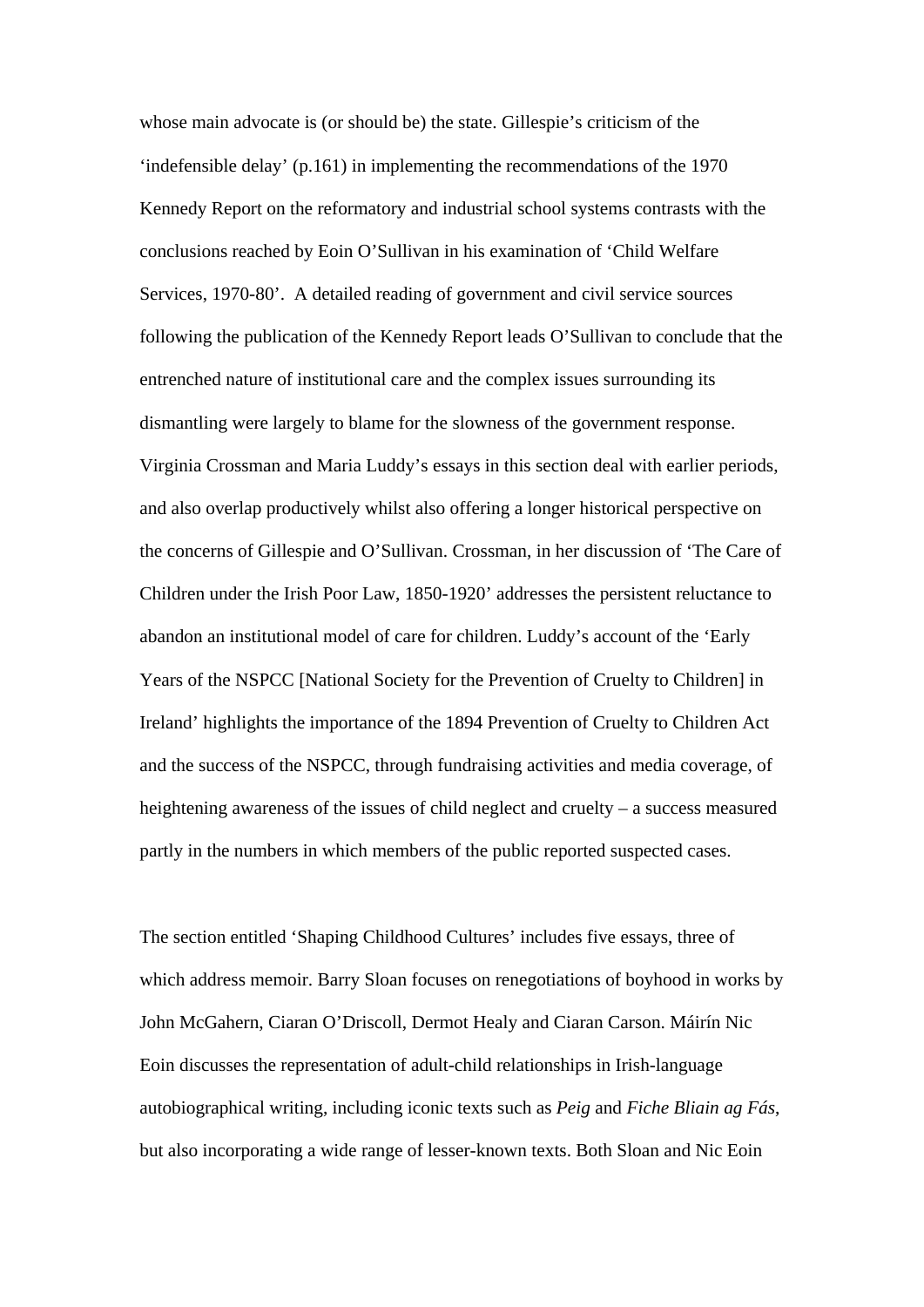draw on contemporary theories of life-writing, and are alert to the complexity and nuance of reading memoir in search of childhood experience. Claire Lynch's essay on the representation of childhood reading in literary autobiography offers a rich contextualization of the writers' personal accounts. By incorporating insights from the history of reading, children's literature, social history and theories of life-writing, Lynch illuminates her material and expertly shows the ways in which reading is represented as constitutive both of the child subject of the memoir and the emergent writer who has authored it. The final two essays in this section deal with much less familiar material. Ríona Nic Congáil offers a very interesting account of the Irish Fireside Club, an organization centered around a column for young readers published firstly in the *Irish Fireside* and subsequently in the *Weekly Freeman*. In Nic Congáil's analysis, the club emerges as a pioneering 'child-driven' movement which facilitated children's agency and also promoted gender equality – features, she argues, that influenced the later Gaelic League. Ciaran O'Neill's essay on the 'Irish schoolboy novel' makes a valuable contribution to the history of children's literature in Ireland by recovering some long-forgotten schoolboy novels published in the period 1895-1936. The novels O'Neill discusses range from didactic and imitative rewritings of the imperialist schoolboy stories of 1890s Britain to reflect the Catholic and nationalist ideologies of the period, to later, more critical explorations of youthful identity formation in the context of such ideologies.

The six essays in the section on 'Literary Imaginings' rely by and large on established literary methodologies and most of the essays in this section focus on single authors, including Brandon Jernigan's account of Oscar Wilde's fairytales in the context of Irish revivalism, Eibhear Walsh's reading of Kate O'Brien's *The Land of Spices* as a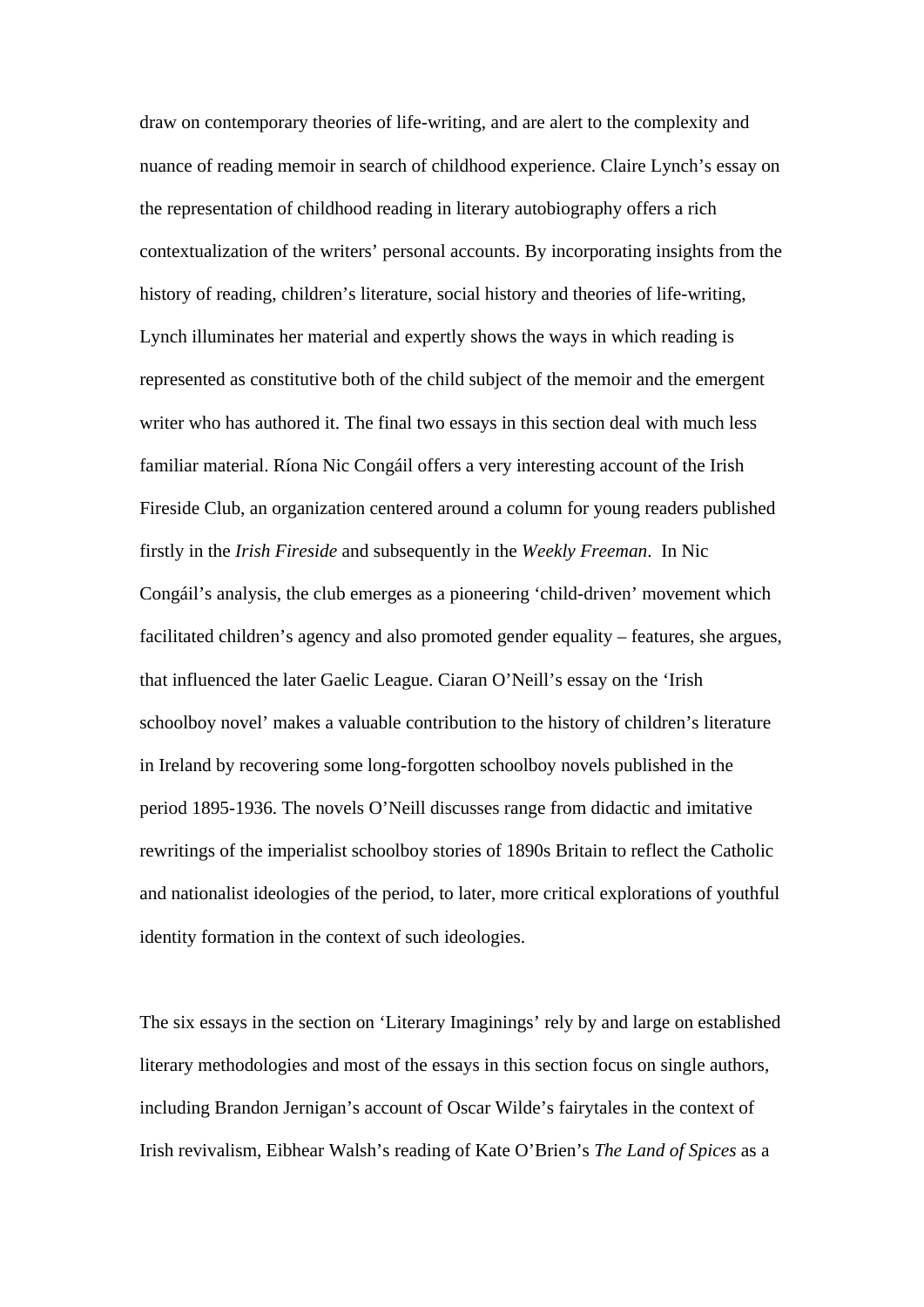commentary on female education and Kelly J. S. MacGovern's exploration of Irish girlhood and 'queer time' in Éilis Ní Dhuibhne's *The Dancers Dancing*. Although uniformly well researched and insightful, these essays are arguably more valuable as contributions to scholarship on the authors concerned and to Irish literary history than to the revisioning of the child in Irish society and culture. Mary Shine Thompson's discussion of the brief appearances of children throughout Jonathan Swift's letters, journals and literary works, however, highlights the extent to which these 'fugitive' references to children across a wide variety of texts can show how, quoting de Certeau, childhood functions as a locus 'in which an incoherent (and often contradictory) plurality of relational determinants interact'. Shine Thompson suggests that 'among the determinants in Swift's work are class, gender, ethnicity and, implicitly, religion' (p.275). Although methodologically in contrast with Shine Thompson, Leeann Lane's indispensible account of the career of children's author Patricia Lynch bears out her opening claim that 'a study of an individual Irish life can illuminate social, economic, political and cultural patterns of change' (p.306). Jane Elizabeth Dougherty's discussion of 'Irish literary childhoods' including *Paddy Clarke ha ha ha*, *Angela's Ashes*, *The Butcher Boy* and *Reading in the Dark* concludes the section, pinpointing Mary Robinson's presidency as the moment which marked 'the emerging speakability' of previous abuse, exploitation and neglect of Irish children' (p.346). Dougherty, however, like MacGovern, highlights the continuing 'unspeakability' (p.356) of the Irish female child.

In the final section, 'Cultural Representations', Hendrick's essay (already mentioned), is accompanied by Anne Barton's discussion of how childhood innocence is used to negotiate unease about modernisation in contemporary Irish film, and Margot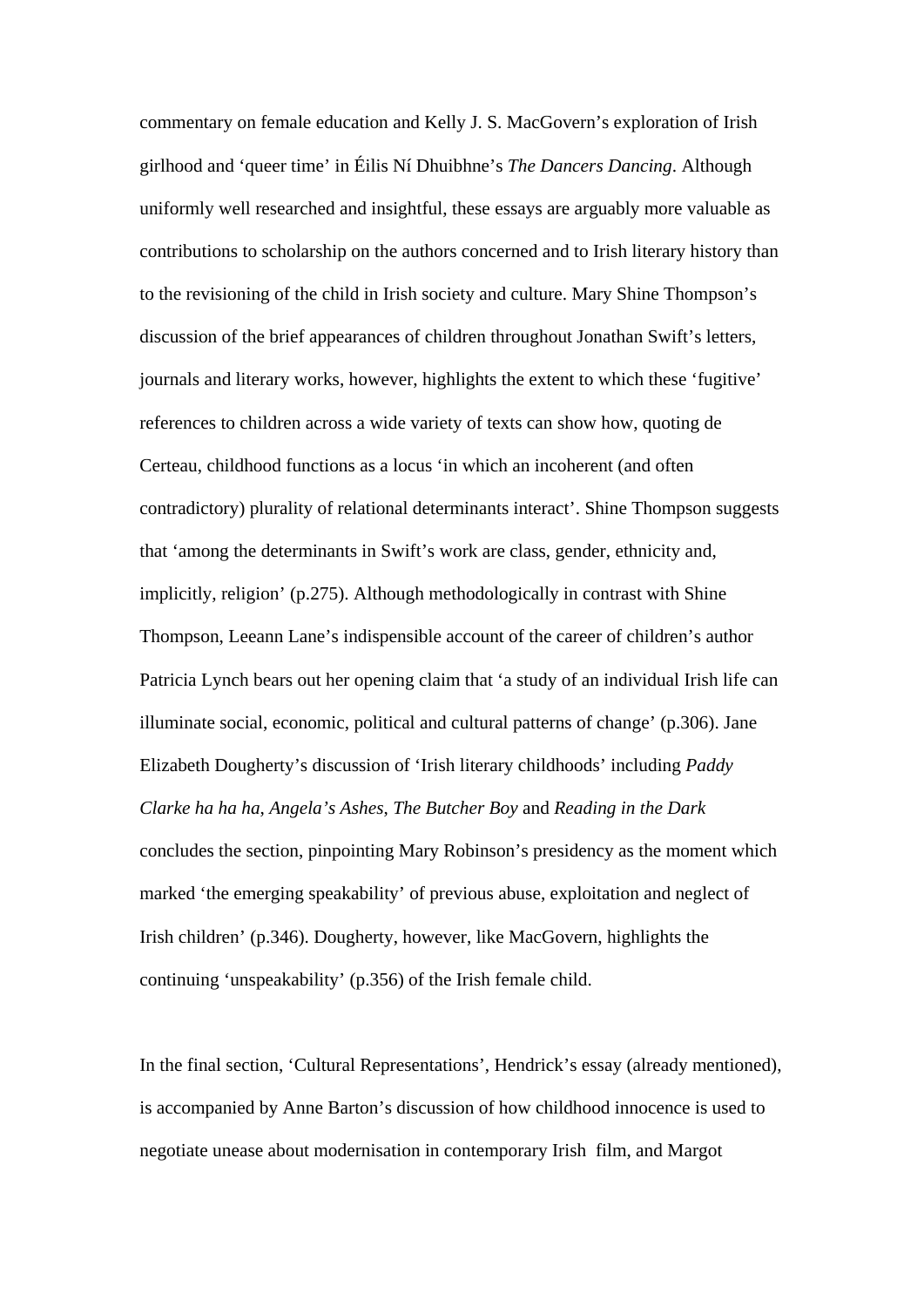Backus's analysis of the representation of children in mainstream nationalist journalism during the Land League agitation of 1882 and the Dublin Strike and Lock Out of 1913. Backus argues that in contrast to 1882, there is a marked change in coverage of children's involvement in social and political unrest in 1913. She claims that the growing sense of class division with the Catholic population, particularly in urban areas, prompted a 'newly metaphoric' construction of children in the context of the hardship causes by the strike and lock out, in an attempt by the *Freeman's Journal* 'to rhetorically unify and thus maintain its own broad readership within a movement increasingly threatened by class differences' (p.359). Interestingly, Backus regards the Fireside Club as an aspect of this rhetorical unification, a means whereby 'prosperous child readers were constituted as central to the newspaper's imagined community' (p.367); this is in marked contrast to Nic Congáil's account of the club's 'child-driven' quality. Barton's essay very deftly combines compelling analyses of films such as *Into the West*, *In America*, *Song for a Raggy Boy* and *The Butcher Boy* with sophisticated reflections on the extent to which these films can claim to represent the 'subaltern' experience of the child, and of the disadvantaged and abused child in particular (p.385).

As is clear from this outline, this volume offers a wealth of material for students and researchers. It is perhaps to be regretted that the editors did not provide a more extended introduction in order to frame the essays more fully in the context of current scholarship on childhood and on Irish history and culture. One might also question the decision to reprint without any revision the 11 essays which were previously published in a special edition of *Éire-Ireland*, also edited by Luddy and Smith, in 2009. This leads to a lack of currency which arises for instance in Robbie Gilligan's